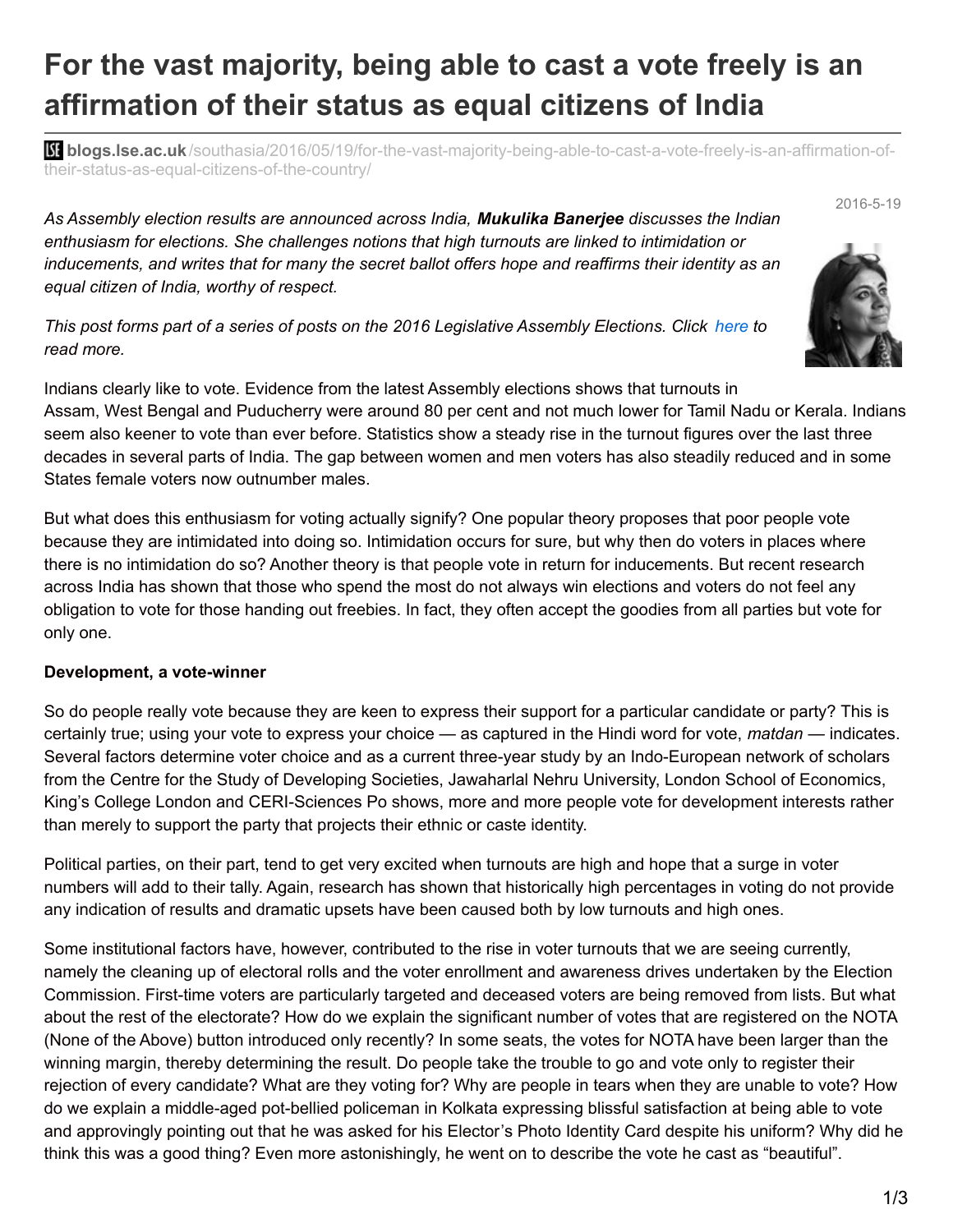The use of the word "beautiful" to describe a vote should give us pause for thought. Elections globally can be dry affairs dominated by numbers, percentages and tallies. In India, election campaigns are rambunctious events, full of sound and fury, as the world is turned upside down, candidates trade insults, untold sums of unaccounted money change hands, electoral brokers use every trick in the book to deliver the votes they have promised to the party that pays them. Yet despite this mad carnival that could cause cynicism and apathy and turn people off politics altogether, when polling day arrives millions dutifully show up with their identity cards and cast their vote, and some even describe it as a "beautiful"experience. How do we explain this?

In my book *Why India Votes?* I presented some explanations. Based on research conducted by a team of researchers across India, we show that to understand the significance of elections and high voter turnout rates, we need to pay attention not just to politicians but also to the voters themselves. The research revealed that the act of voting itself holds enormous significance for people because on election days the most important actors are not the politicians but the voters. While politicians seemingly dominate campaigns, people point out the irony of even the most arrogant heads being bowed to beg for votes and the most corrupt of them being unable to buy a victory thereby conceding that it is ordinary people who hold power at least during elections. Many noted that it is also the only time they see the administration doing their work free from political interference, thanks to the Model Code of Conduct imposed on the political establishment. It is the world they crave.

People are of course clear-eyed that politicians are crooked and corrupt and try to buy their votes but they point out that as long as they have the secret ballot they can ultimately vote for whom they like. "The vote is our weapon," as many put it. In response to sceptical looks from the researchers, they offer examples from the past in which those who spent the most were not victors and the many surprise upsets. So do they simply vote in the vain hope that things will get better? Hope is oxygen, they reply, for to not hope is a luxury few in India can afford. In a philosophical vein, we were reminded of the meaning of the word *dan* in *matdan*: to give without expectation is the real virtue, and so it is with the vote. So what kind of virtue is this that is not quantifiable and cannot be depicted on graphs and tables? The simple answer is that being able to vote gives people self-respect and dignity. For the vast majority of the impoverished and ostracised population of India, being able to cast a vote freely is an affirmation of their status as human above all and as equal citizens of India.

## **Where all are equal**

A polling station in India is the only public space of its kind where there is genuine social diversity, where women are unafraid, where VIPs cannot be ushered to the front of the queue and where people are forced to stand shoulder-toshoulder regardless of caste, class, skin colour or the richness of their attire — and women have to queue behind their domestic servants and men wearing gold watches stand behind one without shoes on his feet. No sense of entitlement or privilege works. Given India's pernicious and vicious inequality, this is a radical arena. The procedure inside the polling booth reinforces the dignity of the voter further where she is treated politely and efficiently by officials, has her name called out without mention of her father or husband, sees her name on an official record, proving she is an individual in her own right.

Each of these actions reaffirms the identity of ordinary people as equal citizens of India, each of whom counts and is worthy of respect — and this alone for many was a good reason to vote. In fulfilling their duty to vote, people noted they had claimed their most fundamental right as citizens. It should not surprise us therefore that people proudly display their inked fingers after voting, for it is a material manifestation of a bundle of emotions that entering the polling booth brings with it. As one Dalit man put it, "After voting I walked tall, as I felt I too had some value in society."

So in India, elections are the most important constitutionally radical moment in public life. By exercising their franchise, voters are able to reacquaint themselves with the values that democracy promises — equality, dignity and civility — values that sadly only manifest themselves on election days. We need to preserve their integrity at all cost.

This post forms part of a series of posts on the 2016 Legislative Assembly Elections. Click [here](http://blogs.lse.ac.uk/southasia/tag/legislative-assembly-elections/) to read more.